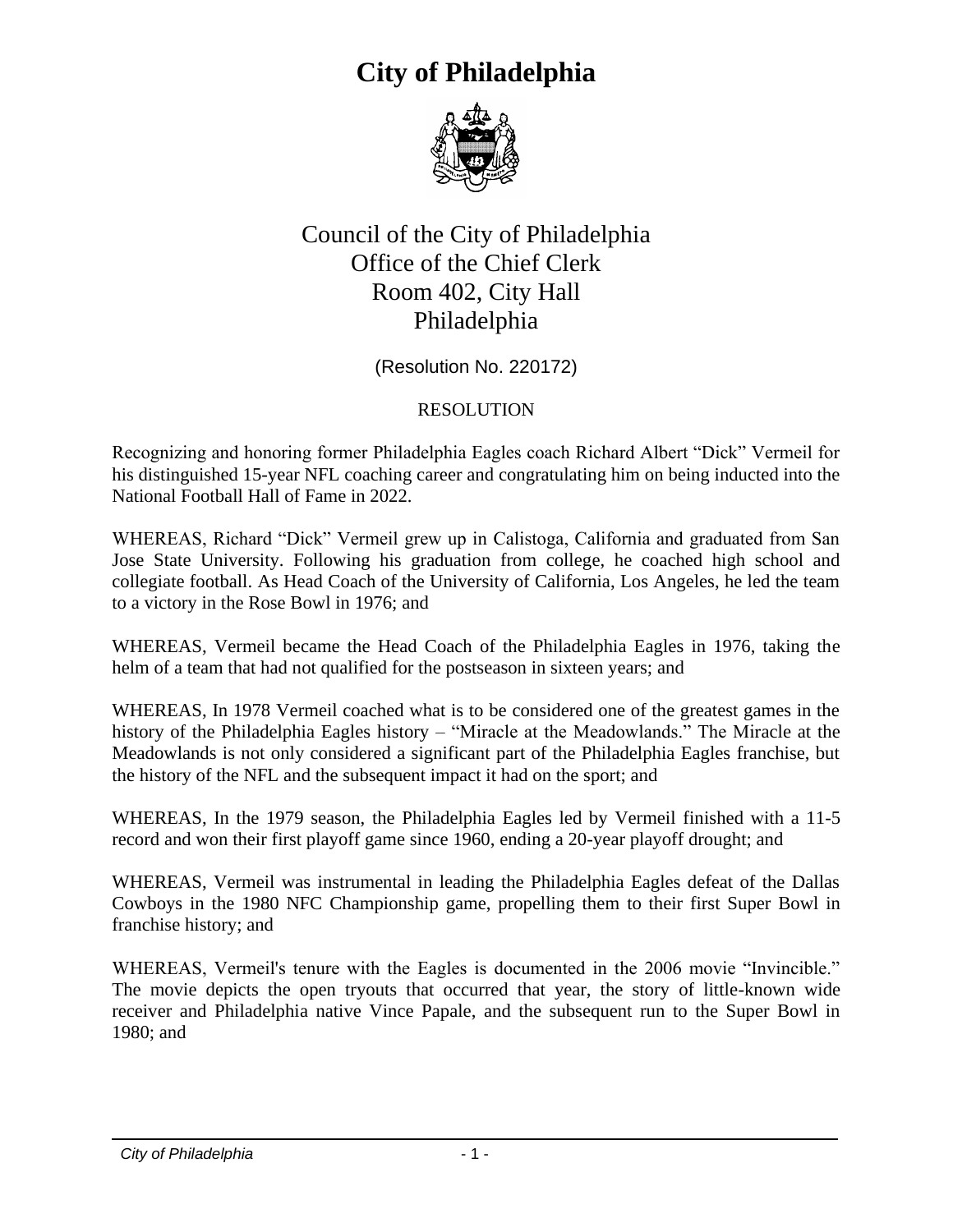*RESOLUTION NO. 220172 continued*

WHEREAS, Following his departure from the Eagles in 1982, Vermeil became the head coach of the then St. Louis Rams from 1997-2000 where he led the team to a Superbowl Victory in 2000. He also served as the Head Coach of the Kansas City Chiefs from 2001-2005; and

WHEREAS, Vermeil has received numerous awards over his coaching career including the distinguished NFL Coach of the Year Award in 1999. He has also been recognized as Coach of the Year on numerous different levels throughout his career; and

WHEREAS, In addition to his successful coaching career, Vermeil spent 14 seasons as an NFL and college football analyst for CBS and ABC; and

WHEREAS, Vermeil was named the Broadcast Pioneers of Philadelphia's Person of the Year in 1985. He was subsequently inducted into the Broadcast Pioneers of Philadelphia Hall of Fame in 2003; and

WHEREAS, In 2022, the National Football League inducted Richard "Dick" Vermeil into the National Football Hall of Fame. His dedication to the sport of football should be forever memorialized; now, therefore, be it

RESOLVED, BY THE COUNCIL OF THE CITY OF PHILADELPHIA, That the lifelong dedication of Richard "Dick" Vermeil to the sport of football shall be eternally honored and congratulated by virtue of this resolution.

FURTHER RESOLVED, That an Engrossed copy of this resolution be presented to Richard Albert "Dick" Vermeil, as evidence of the sincere admiration and respect of this legislative body.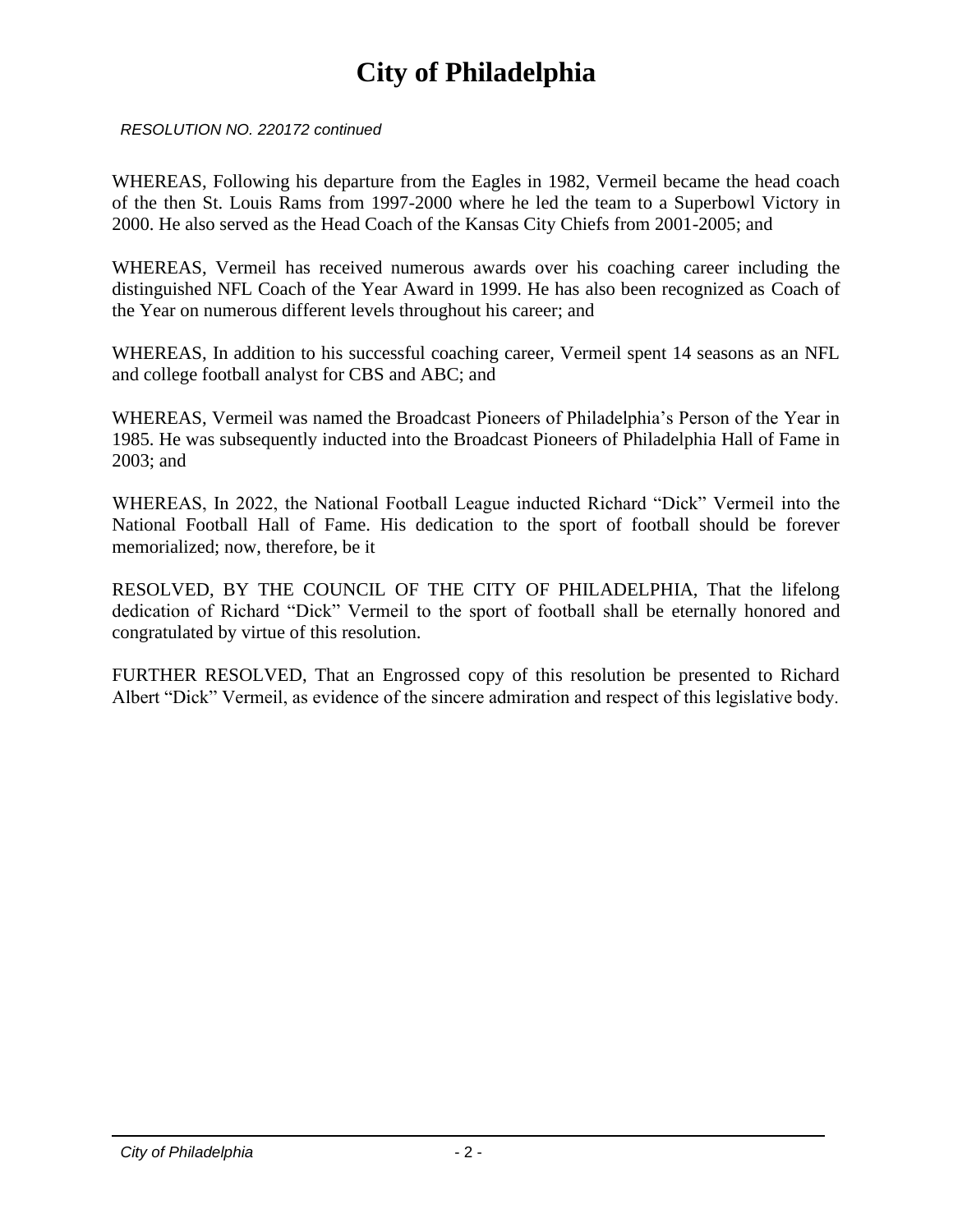*RESOLUTION NO. 220172 continued*